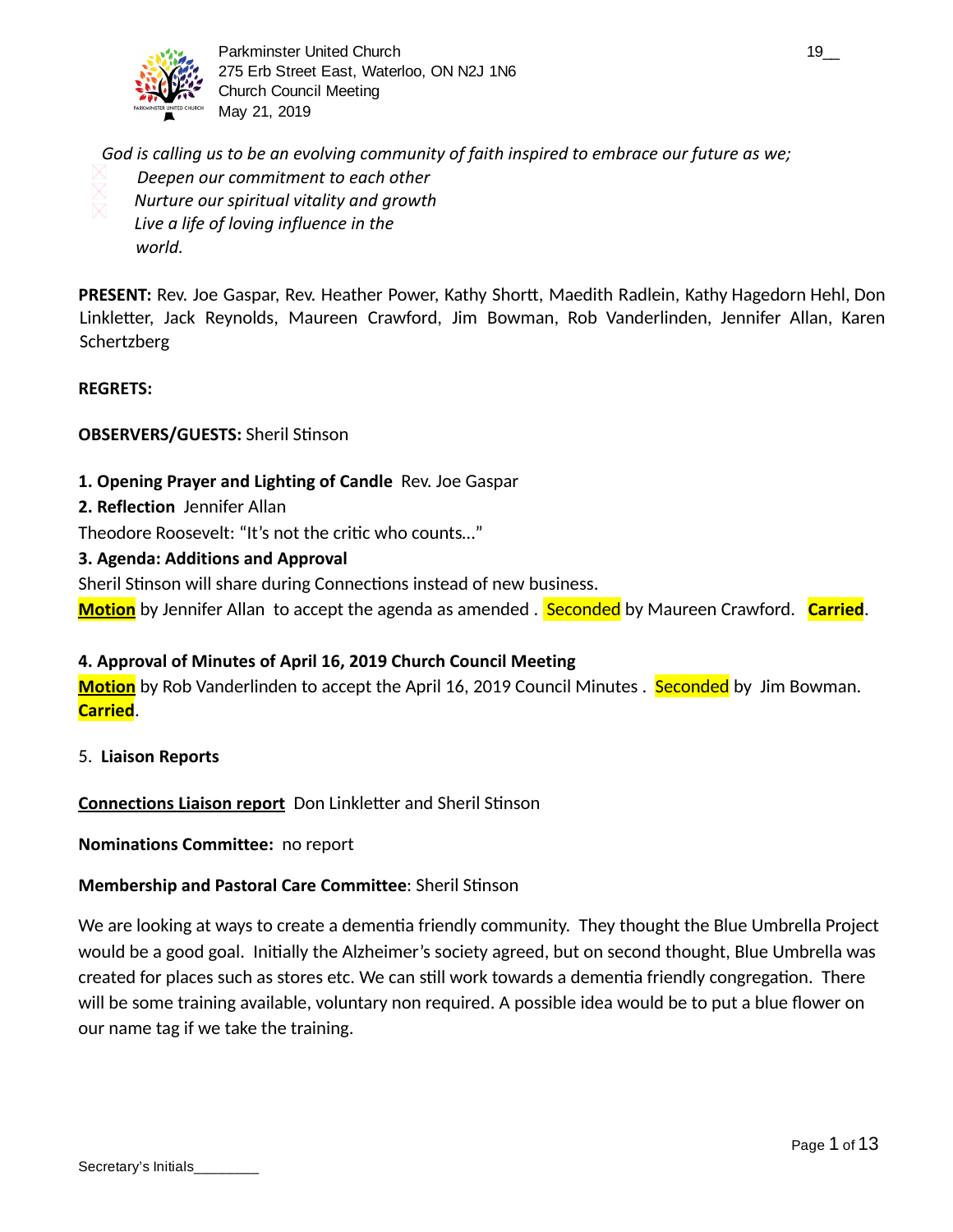

There will be a guest speaker next Sunday who will be speaking about dementia. There is also a play about dementia that will also be explored. We may be speaking to Property about Way Finder (ie., signage, large print bulletins...).

Discussion:

Do we need a percentage of people trained to be dementia friendly? Blue Umbrella would be 75%, we don't need a percentage to be a Dementia friendly community.

Training will be some time in the fall. If Council would like to attend, we should start thinking about dates.

## Action: Discuss dates at the June meeting to have a 1 hour talk

Could we incorporate that into our council meeting?Do we want to open it up to more than Council?

It's important to have key people such as greeters trained.

The Pastoral Care Committee will be getting some grief booklets (a series of 4). If you've had a significant loss, the first book will come after 3 weeks, then more booklets to follow to support people as they work through their grief. The booklets are geared for the different stages of grief. They will try to cover it with their budget, but they may need to access the benevolent fund.

Strawberry Social -June 26 2-4 p.m. This event takes a lot of coordination and the volunteers are to be congratulated.

## **Communications Committee:**

Melanie Chisholm is working hard in the development of the new website. She hopes to launch it in the near future. She is receiving support from 10 AM/Cliff Snyder

AODA compliance is not required because we have less than 50 employees; if we decide to be compliant it would be voluntary; there would be a cost involved. Our developer would provide support by using an accessibility plug in. The developer estimates the cost to be \$500-700.

What are the requirements for AODA? What can the accessibility plug in do? It would be best to put it in during the development stage. Melanie won't move forward without Council's consent. Even Cliff Snyder said it's desirable to make it accessible even if it isn't required. We can install the wordpress plug in, then there can be an AODA audit.

Can someone describe an AODA website?

Does it cost for the wordpress plugin? If so, how much?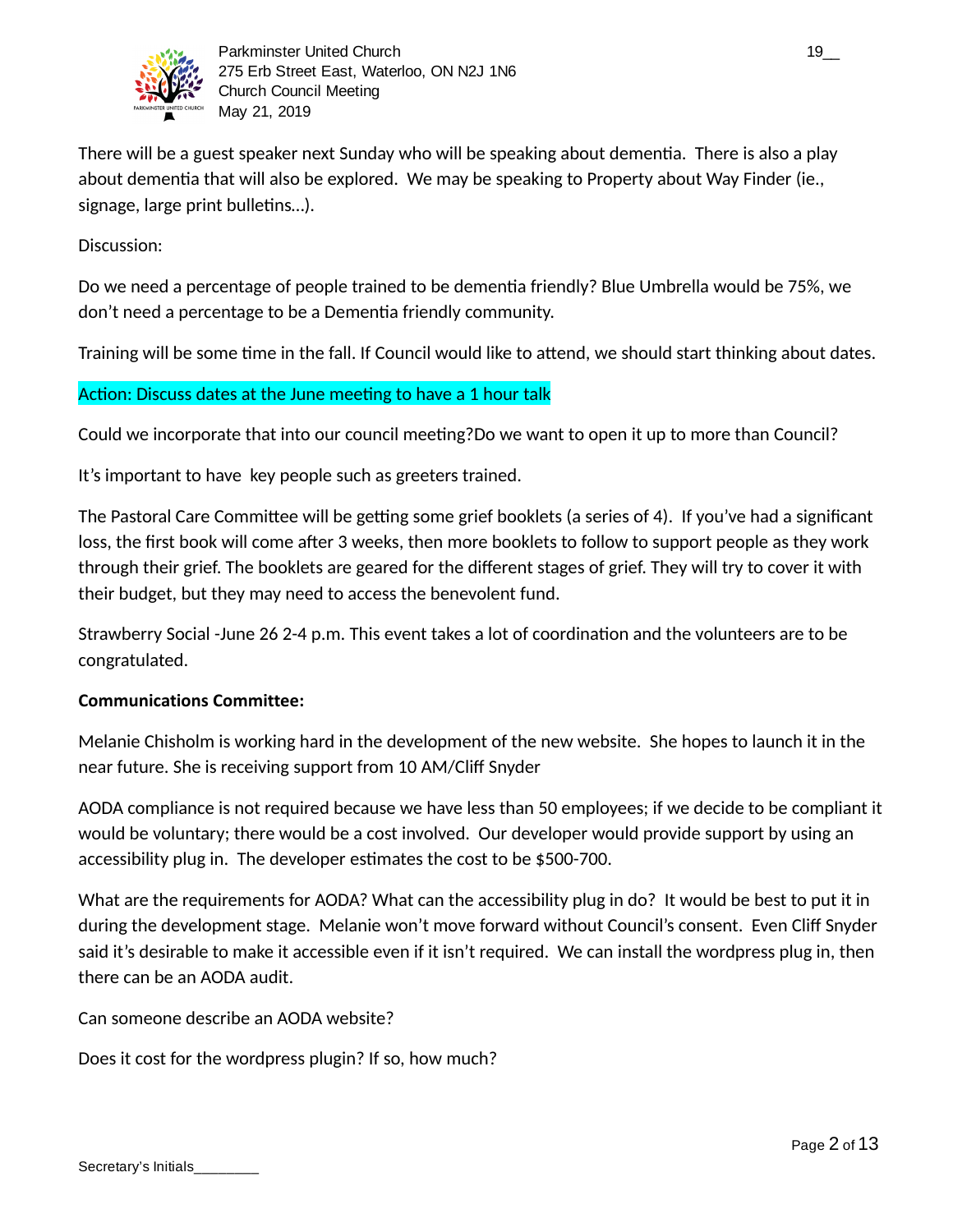

Is the audit free?

We need more information.

Action: Don Linkletter and Maureen Crawford will discuss this further with Cliff Snyder to get clarification on the plug in...and report back at our next meeting regarding cost and other details (such as what an accessible website is).

## **Community Liaison Report** Maureen Crawford

## **Property**

The lift has issues. Our company fired us. We have a new company to service the lift. We will have to pay for this as they did not install. We may have to seek restitution pending the findings of the new company re the issues.

The Library has been cleaned out to make way for the refurbishment of the room to be more kid friendly. All the shelves have been removed and the sound system components have been consolidated to the back of the sanctuary. They should function better in this location as they are now all on one circuit.

The old amplifier is not in use any more. It can be moved to the gym and purchase 2 new more appropriate speakers to provide a good sound system for functions. I have a quote coming. Cost would be probably \$500.00-700.00.

### **Inclusive**

A potluck near the end of the month and we talked about whether it was important to offer preferred pronouns on the name tags.

Liz and Priscilla went to Maycourt to receive some funding to help support the Cooking Circle that we sponsor with ACKKWA. Maycourt is a club that supports groups financially and at this time they are partnered with Parkminster in two programs- Monday Morning Playgroup and the Cooking Circle.

## **Outreach**

Information will come to our June meeting concerning the Debaj Storytellers.

### **Food Trucks**

The picnic tables for us at the food trucks and other events have all been paid for by congregants. Council expressed appreciation for John Watson's leadership and hard work.

## **Capital Projects Committee**

-will attend June Council Meeting (represented by Clare Klingberg)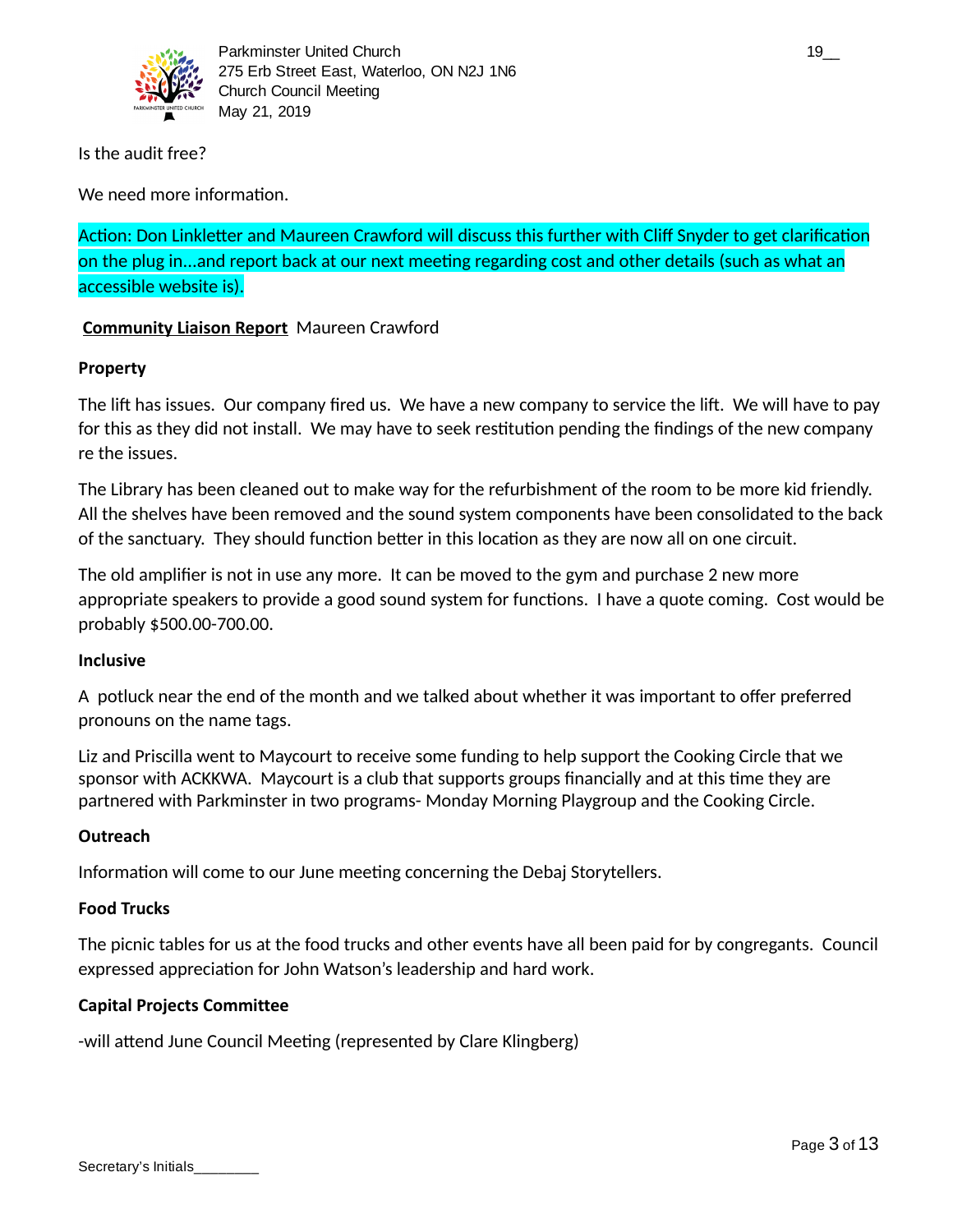

### **Development Liaison** Rob Vanderlinden

Stewardship (from Bruce Mutton)

- $\bullet$  The committee met to go over our time line and financial information. We have decided to have a chairperson just for the stewardship Campaign. The chair person who will be coordinating the campaign is Rob McQueen. We have also decided not to call it a campaign and on May 9th when we meet again, we will have a different name for it.
- $\bullet$  We received great information from Jack Reynolds, Mary Reynolds and Mary Wilsie around household givings and we will be putting together a package of information that will be sent to each household prior to the campaign.

### Men's Group (from Bruce Mutton)

• Bruce Mutton has forwarded a proposal to Council on behalf of the Men's Club to purchase portable bocce courts.

**Motion** by Rob Vanderlinden that the Men of Parkminster purchase several portable bocce ball lanes and accessories for a community outreach program and that Council approve an application, prepared by the Men of Parkminster, to the federal government for a New Horizons for Seniors grant to pay for the lanes. Seconded by Jim Bowman . **Carried**.

### Christian Education (from Rob Vanderlinden)

 $\bullet$  The Christian Education committee is interested in meeting with Council but has decided to put off the discussion until the fall to give the committee members time to think about the questions.

Worship (from Nancy Dykstra)

- $\bullet$  Worship Committee has made a request that the liaison reports include the first and last name of the liaisons as well as any person who is named in the report.
- $\bullet$  A discussion was had around Council's questions about the direction of the committee. A suggestion was made to set aside time in each meeting for new ideas around this.
	- $\circ$  Interactive services (such as the Scouting Sunday) were identified as being liked.
	- Choir at the front was identified as being more enjoyable. Some discussion was had around how the space might be changed down the road to make it easier to accomplish.
	- $\circ$  There was discussion around how the committee could best encourage feedback from the congregation.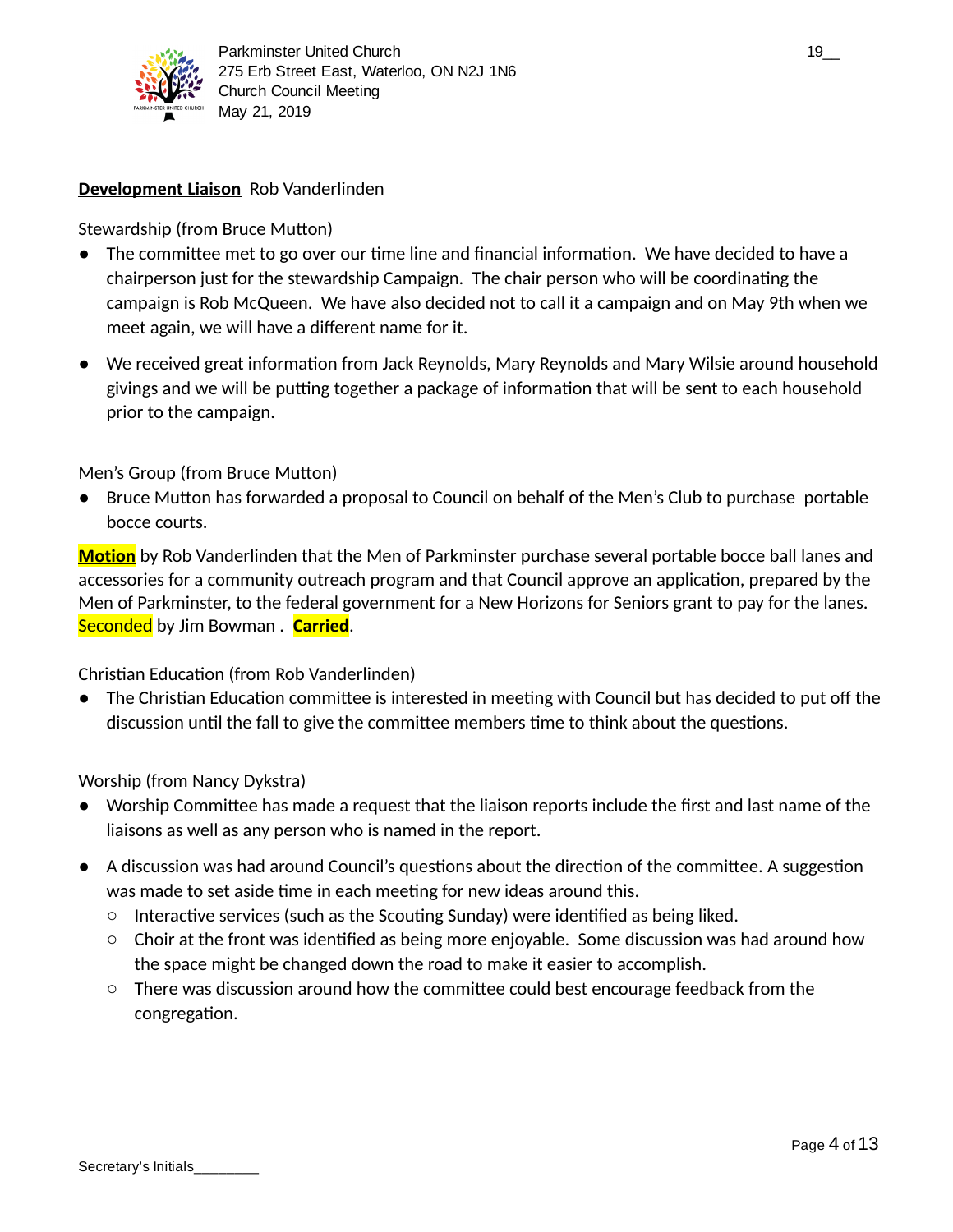

Worship/Music Calendar

| <b>Date</b>   | <b>Theme/topic</b>                                           | <b>Preaching</b>    |
|---------------|--------------------------------------------------------------|---------------------|
| <b>May 12</b> | 4 <sup>th</sup> Sunday of Easter—Mother's Day—Baptism        | Colleen and         |
|               | of baby Leo King/Fondong                                     | Abby share          |
|               |                                                              | <b>TCOW</b>         |
| <b>May 19</b> | 5 <sup>th</sup> Sunday of Easter—Victoria Day Weekend        | Joe                 |
| <b>May 26</b> | 6 <sup>th</sup> Sunday of Easter—Pastoral care is thinking   | Jane Keupfer        |
| Heather       | about how Parkminster could become a                         | Schlegel            |
| & Joe away:   | Dementia friendly environment. Service will be               | specialist in       |
| Annual Mtg of | organized by Sheril Stinson and Don Linkletter               | Spirituality and    |
| <b>WOW</b>    | with Don presiding.                                          | Ageing              |
| June 2        | 7 <sup>th</sup> Sunday of Easter/ Music Sunday/Sunday        | Joe                 |
|               | <b>School Picnic</b>                                         |                     |
| June 9        | Pentecost/Anniversary Sunday. First United                   | <b>Richard Bott</b> |
|               | hosting                                                      | new Moderator       |
| June 16       | Trinity Sunday—Father's Day                                  | Rev. Roz            |
|               |                                                              | Vincent-Haven       |
|               |                                                              | (Emmanuel) Neil     |
|               |                                                              | away?               |
| June 23       | 2 <sup>nd</sup> Sunday after Pentecost—Indigenous            | <b>Consult Five</b> |
|               | Sunday                                                       | Oaks to find        |
|               |                                                              | speaker?            |
| June 30       | 3 <sup>rd</sup> Sunday after Pentecost—Canada Day<br>Weekend | Joe                 |

- $\bullet$  Communion was scheduled for Sunday June 9<sup>th</sup>. This has been cancelled due to the change of date of the joint Anniversary service.
- Summer Services
	- July
		- Joe will put out a general invitation to the congregation for speakers to participate in July. It could be used to cover holiday time if necessary.
	- August Preaching Schedule at Westminster
		- August 4 Parkminster
		- August 11 Westminster
		- August 18 First
		- August 25 Emmanuel
- First United Affirming Congregation
	- The vote was 92% in favour. However, plans for a celebration including all churches is unlikely to happen this fall as one minister is on sabbatical and another is on leave until the fall.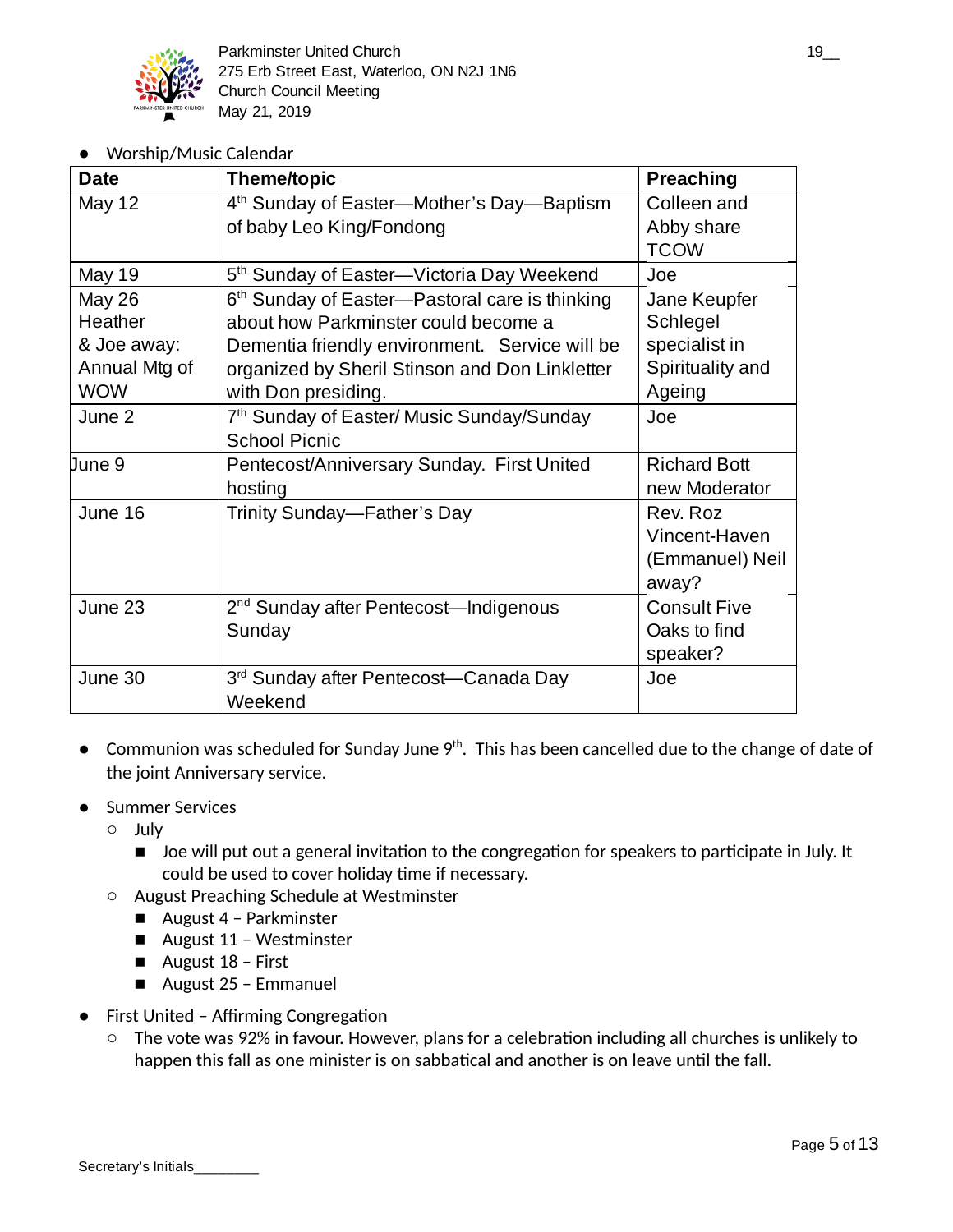

Motion by Maedith Radlein to accept the Liaison reports. Seconded by Jennifer Allan. Carried.

## **6. BUSINESS ARISING FROM THE MINUTES**

# a) **Adult Education** - Rev. Power/Rev. Gaspar

-see the attachment "Adult Education and Adult Faith Formation at Parkminster"

-overlap with other committees that are planning Adult Education opportunities

-what does this look like in our social media age? or when people don't have time to come an evening study?

-don't want to abandon the traditional group study, but we want to open the door and be creative

-online survey and conversation cafes to discuss faith formation

# Council approved the November 2018 motion:

"Motion by Rob Vanderlinden on behalf of the Adult Education committee that the committee be disbanded. Seconded by Sue MacQueen" Carried

Motion by Jim Bowman that council approve the recommendations by Reverend Power and Reverend Gaspar that Parkminster engage in a process, led by Rev. Power/Gaspar, to discuss what shape adult faith formation might take in terms of approach, practical activities, and the oversight of such activities. Seconded by Rob Vanderlinden. Carried

# b) **Update on Committees Attending Council Meetings -** Kathy Shortt

The questions we are going to ask the committees are:

- What are your hopes for the work your committee is doing?
- What would Parkminster look like if your committee accomplished everything you want to accomplish?
- Is there something that is holding back the work of your committee?
- How can Council help?
- How do you feel your committee is fulfilling our Mission Statement?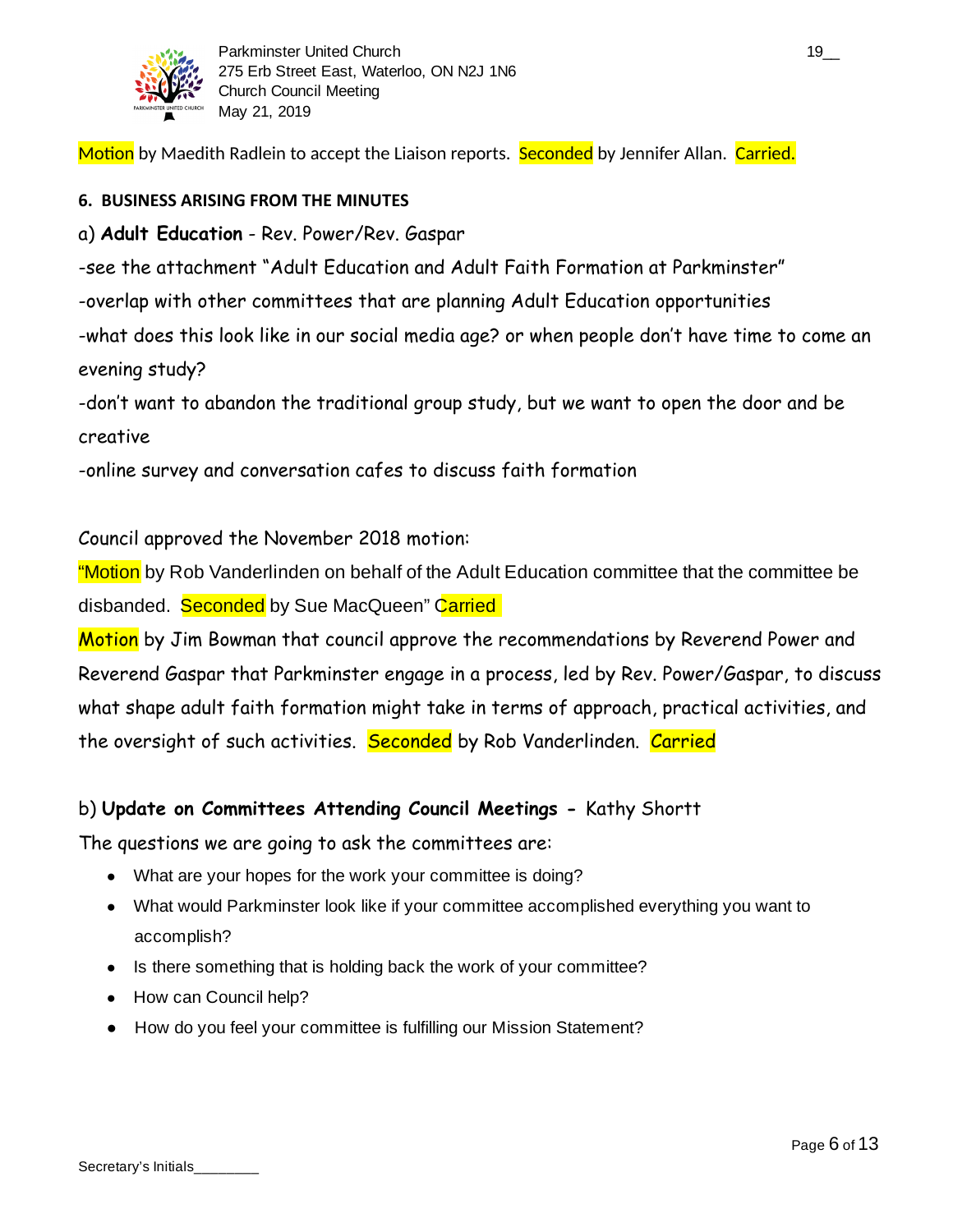

Capital projects is coming to our next council meeting. Each committee will sign up for a month in starting in September.

Since we have a mission and vision statement, it should be the lense for our dreams, planning, and thinking.

### **NEW BUSINESS**

### **7. Financial Report - Jack Reynolds**

In 2017, Council agreed to receive funds, issue tax receipts, and disperse funds in support of refugees. Unfortunately the families need UN status, so the UC of Canada is asking us to become the constituent group. Jack Reynolds is looking for confirmation that we should continue with our original arrangement. Elizabeth Moffitt will investigate further.

Action: Jack Reynold will report back to us by email with more information following Elizabeth's Moffitt's investigation.

It was brought up that we wouldn't want to see the sponsorships fall through.

### **Finance Report**

April 30 financial statements were provided to Council. Jack Reynolds reported that:

- 1. The deficit now stands at \$18,900. This reduces our accumulated reserve to \$46,000. Compared with April 2018, offerings are down \$7,300, and expenses are up by \$5,700.
- 2. This is the largest deficit we have had at this point in the last six years.
- 3. The April 2019 deficit would have been \$25,000 had it not been for the \$6,100 of auction proceeds.
- 4. We will exhaust our reserves by August or September. Until offerings start to exceed expenses, we will have to draw on our capital fund to pay our bills. However, with increased offerings and fundraising revenue in Oct, Nov and Dec, we may still end the year on budget, with a deficit of \$25,000 and an accumulated reserve of \$38,000.
- 5. Contrary to the April Council minutes, the \$20,000 M&S cheque will not be sent to UCC until mid- or late June when the church's GICs mature, so that we don't run short of cash.
- 6. He had a good meeting with Endowment Fund Trustee Jeff Stacey. Jeff Stacey initiated the meeting. They discussed the church financials, and Trustee goals for the Endowment Fund.
- 7. We have been successful with an appeal filed with Revenue Canada, after having received a Notice of Assessment indicating that Parkminster and Fred Monteith each owe \$721 for CPP contributions not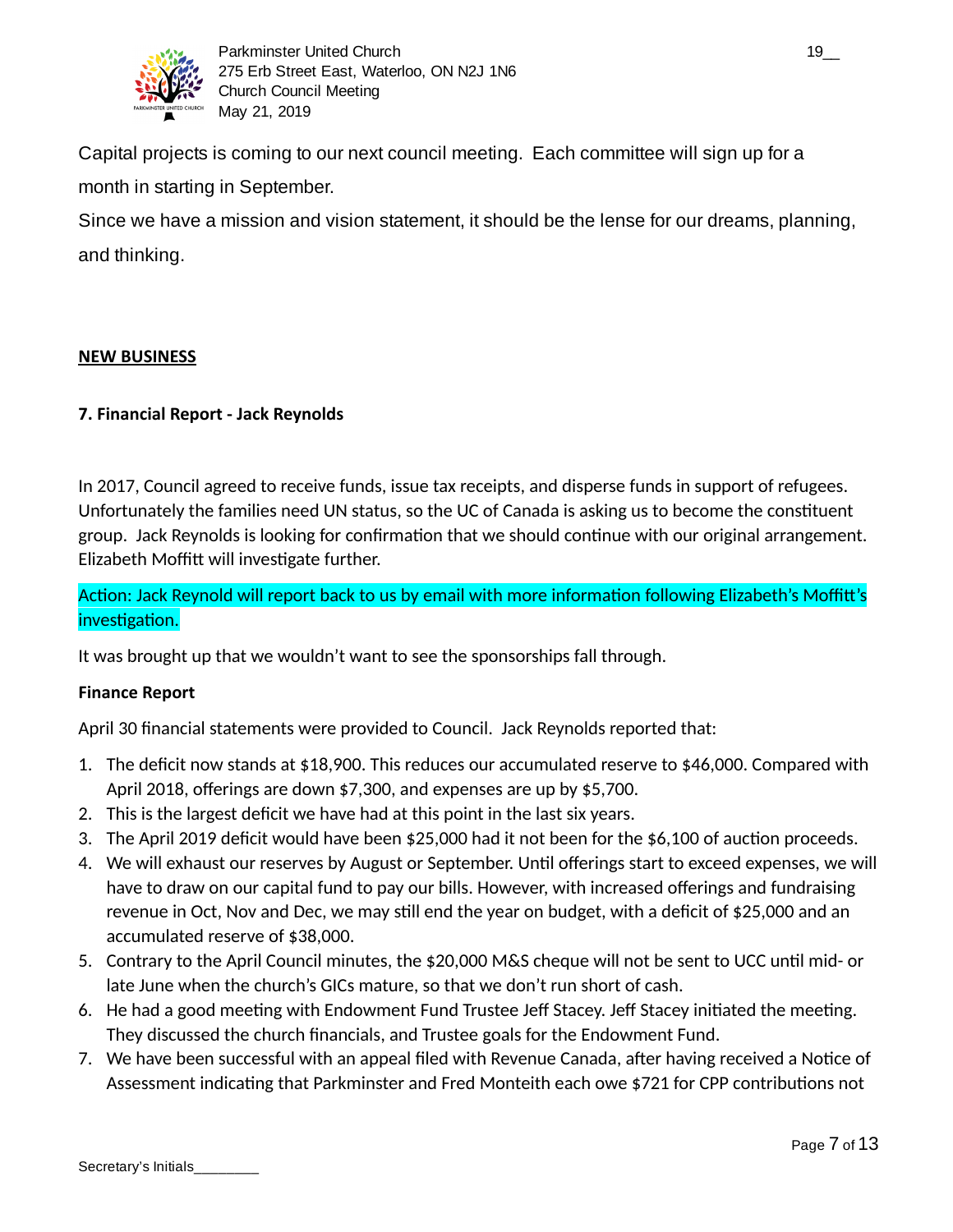

remitted during Fred's Sept-Dec 2018 period of employment. In fact, no contributions were necessary because Fred had completed and submitted the form electing to stop contributing to CPP.

- 8. He provided the Finance Committee with details on three options for filling with Treasurer's role when that becomes necessary--fill the role as is; revise the role to reduce the time required by the Treasurer; or, as a last resort, more radically reshape things to include the services of a contracted accounting service. The Committee agreed that the first step should be to recruit an Assistant Treasurer.
- 9. The Finance Committee is urging Council to develop explicit strategies for growing the congregation and generating increased revenue...strategies that go beyond initiatives that are currently in progress. A preliminary list of suggestions was provided to Council.
- 10. Council would like to thank John Watson for his work with the food trucks and the new picnic tables.

Action: Jack Reynolds will send the cash flow to Council and he will pay the \$20 000 when the GICs come due in mid or late June

Motion by Jack Reynolds that the April 2019 financial statements be approved. Seconded by Maureen Crawford. Carried.

Motion by Jack Reynolds that Council approves a Finance Committee recommendation that Finance and Nominating Committees recruit a person with accounting experience/credentials to serve as Assistant Treasurer. Seconded by Don Linkletter Carried.

Jack Reynolds encourages Council to establish a pop-up committee to review and consider the ideas in the May Finance Minutes for growing the congregation and ensuring financial stability, and report back to Council on whether and how to proceed with these ideas and any other ideas the pop-up committee can itself generate.

Action: Maureen Crawford and Rev. Power will investigate #3 and #4 from Growing the Congregation and report back.

## **9. Newsletter** - Jennifer Allan

The due date for content is May 27, 2019 The newsletter will be published around June 7th.

## 10. Sri Lanka Vigil - Kathy Shortt

Michael Clifton, who is involved with Grand River Interfaith, contacted Heather Power about organizing a vigil to remember the victims of the bombings in Sri Lanka. Christians Together Waterloo Region, TAMIL Cultural Association, and Waterloo Region were all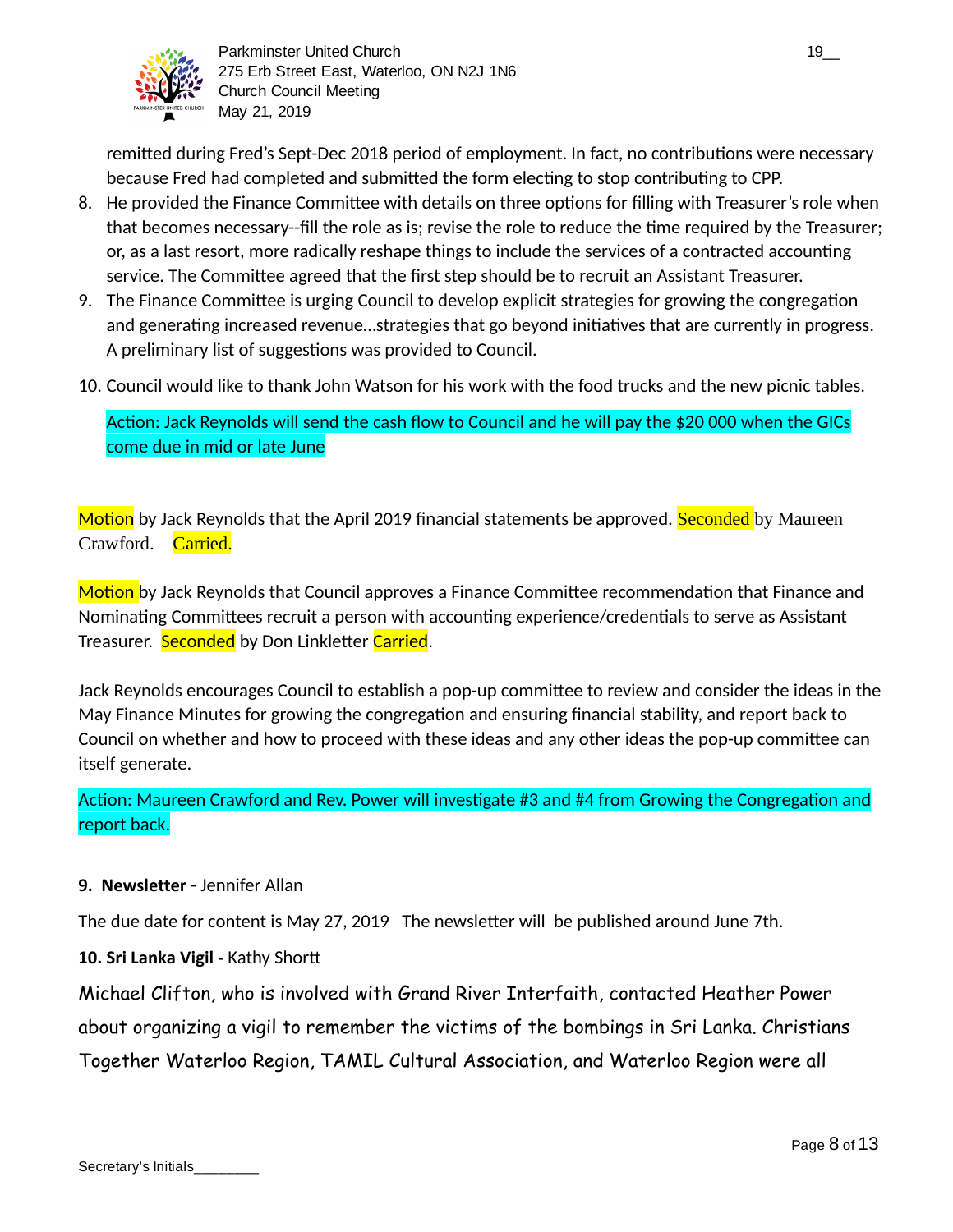

Parkminster United Church 19\_000 and 19\_000 and 19\_000 and 19\_000 and 19\_000 and 19\_000 and 19\_000 and 19\_000 and 19\_000 and 19\_000 and 19\_000 and 19\_000 and 19\_000 and 19\_000 and 19\_000 and 19\_000 and 19\_000 and 19\_000 an 275 Erb Street East, Waterloo, ON N2J 1N6 Church Council Meeting May 21, 2019

involved and the vigil was supported by the City of Kitchener. They wanted to use Parkminster in part because we had such great parking. In the end it didn't work out because they needed to have the vigil on the Sunday night and Inclusive were already using the church for the film series. We were pleased to have been considered for the community event and wanted you to know.

**11. A.O.B.**

N/A

### **9. Closing Prayer- Reverend Power**

**ADJOURNMENT** Meeting adjourned at 8:45 p.m.

**NEXT MEETING: June 18, 2019 @ 6:30 p.m.**

Kathy Shortt, Chair **Kathy Hagedorn Hehl, Secretary** Kathy Hagedorn Hehl, Secretary

### **Attachments** :

1) Financial Reports (3)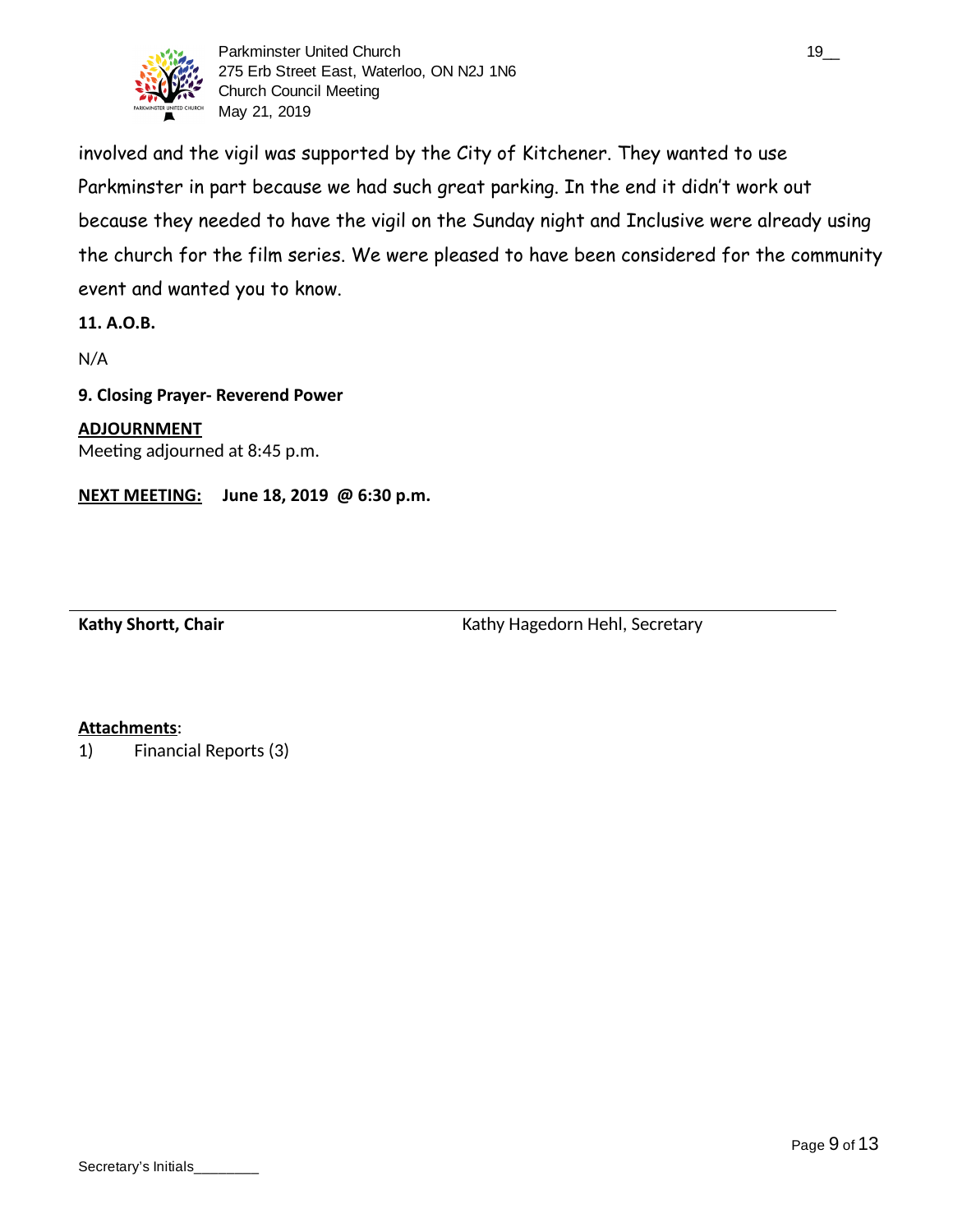

Parkminster United Church 19\_2 and 19\_2 and 19\_2 and 19\_2 and 19\_2 and 19\_2 and 19\_2 and 19\_2 and 19\_2 and 19\_ 275 Erb Street East, Waterloo, ON N2J 1N6 Church Council Meeting May 21, 2019

## **April 2019 Revenue Statement vs Budget**

|            |        |                       |                              | Jan - Apr 19 | <b>Budget</b> | \$ Over Budget | % of Budget |
|------------|--------|-----------------------|------------------------------|--------------|---------------|----------------|-------------|
|            |        | Income                |                              |              |               |                |             |
|            |        |                       | <b>Endowment Fund</b>        |              |               |                |             |
|            |        |                       | Transfer                     | 2,900        | 2,900         | 0              | 100%        |
|            |        |                       | Offerings                    | 87,845       | 91,483        | (3,638)        | 96%         |
|            |        |                       | Other Income                 | 1,012        | 1,700         | (688)          | 60%         |
|            |        |                       | Rental Income                | 5,015        | 6,000         | (985)          | 84%         |
|            |        |                       | <b>Special Events</b>        | 6,439        | 4,150         | 2,289          | 155%        |
|            |        | <b>Total Income</b>   |                              | 103,211      | 106,233       | (3,022)        | 97%         |
|            |        | Cost of<br>Goods Sold |                              |              |               |                |             |
|            |        |                       | <b>Event Expenses</b>        | 450          | 550           | (100)          | 82%         |
|            |        | <b>Total COGS</b>     |                              | 450          | 550           | (100)          | 82%         |
|            | Gross  |                       |                              |              |               |                |             |
|            | Profit |                       |                              | 102,761      | 105,683       | (2,922)        | 97%         |
|            |        | Expense               |                              |              |               |                |             |
|            |        |                       | <b>Facilities</b>            | 10,584       | 8,261         | 2,323          | 128%        |
|            |        |                       | <b>Ministry Expenses</b>     | 5,486        | 4,560         | 926            | 120%        |
|            |        |                       | Office and                   |              |               |                |             |
|            |        |                       | Administration               | 6,962        | 6,170         | 792            | 113%        |
|            |        |                       | <b>Other Expenses</b>        | 20           | 40            | (20)           | 50%         |
|            |        |                       | <b>Salaries and Benefits</b> | 95,410       | 93,968        | 1,442          | 102%        |
|            |        |                       | <b>UCC Assess Fee</b>        | 3,156        | 3,156         | 0              | 100%        |
|            |        | Total                 |                              |              |               |                |             |
|            |        | Expense               |                              | 121,618      | 116,155       | 5,463          | 105%        |
| <b>Net</b> |        |                       |                              |              |               |                |             |
| Income     |        |                       |                              | (18, 857)    | (10, 472)     | (8, 385)       | 180%        |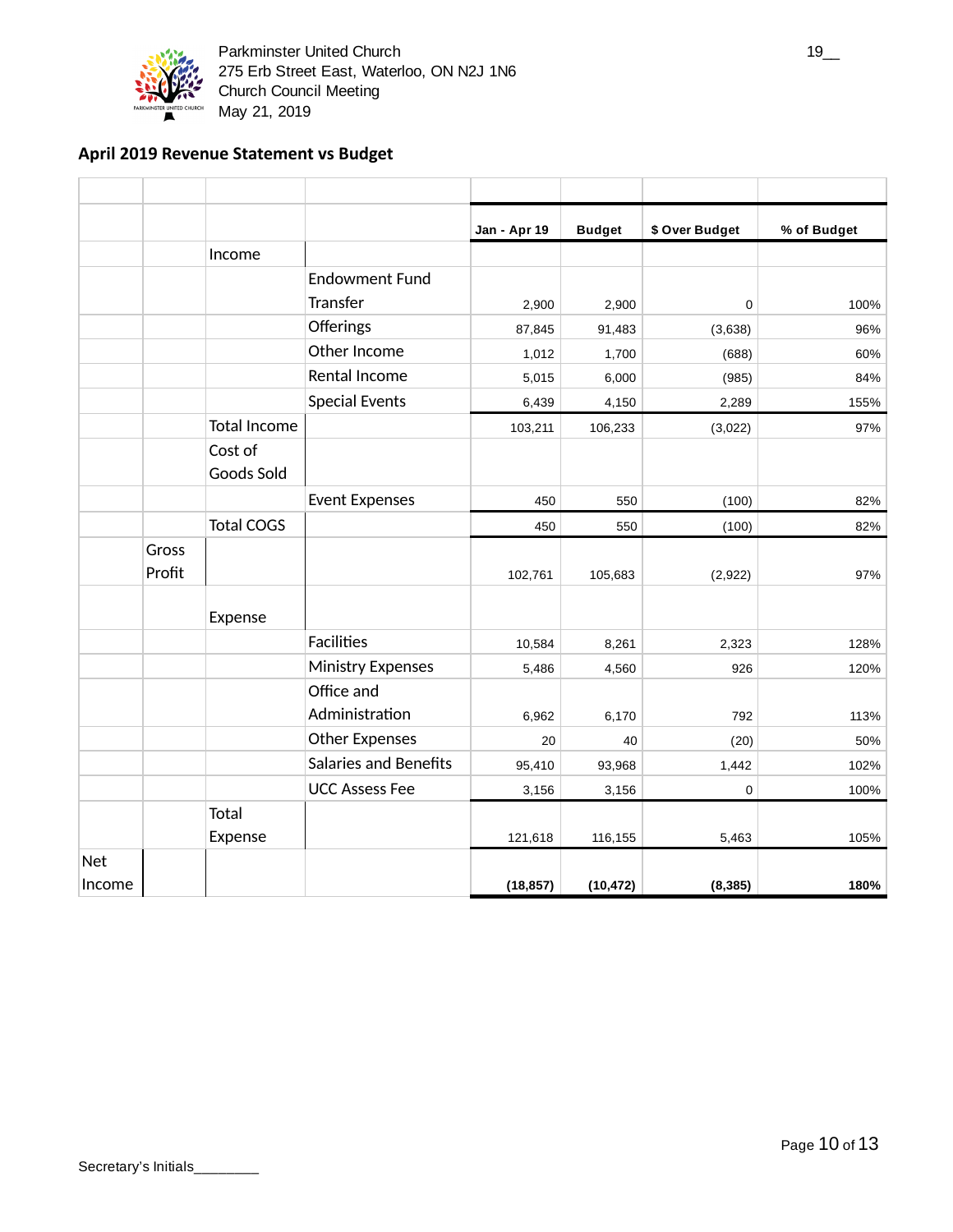

## **April 30, 2019 Balance Sheet**

|                                |                                          |                                             |                                  |                                           | Apr 30, 19 |
|--------------------------------|------------------------------------------|---------------------------------------------|----------------------------------|-------------------------------------------|------------|
| <b>ASSETS</b>                  |                                          |                                             |                                  |                                           |            |
|                                | <b>Current</b><br>Assets                 |                                             |                                  |                                           |            |
|                                |                                          | Chequing/Savings                            |                                  |                                           |            |
|                                |                                          |                                             | Chequing account                 |                                           | 34,889     |
|                                |                                          |                                             | Savings account                  |                                           | 30,379     |
|                                |                                          | <b>Total</b><br>Chequing/Savings            |                                  |                                           | 65,268     |
|                                |                                          | <b>Other Current</b><br><b>Assets</b>       |                                  |                                           |            |
|                                |                                          |                                             | <b>Short Term Investments</b>    |                                           | 245,000    |
|                                |                                          | <b>Total Other Current</b><br><b>Assets</b> |                                  |                                           | 245,000    |
|                                | <b>Total</b><br>Current<br><b>Assets</b> |                                             |                                  |                                           | 310,268    |
| <b>TOTAL</b><br><b>ASSETS</b>  |                                          |                                             |                                  |                                           | 310,268    |
| <b>LIABILITIES</b><br>& EQUITY |                                          |                                             |                                  |                                           |            |
|                                | <b>Liabilities</b>                       |                                             |                                  |                                           |            |
|                                |                                          | <b>Current Liabilities</b>                  |                                  |                                           |            |
|                                |                                          |                                             | <b>Other Current Liabilities</b> |                                           |            |
|                                |                                          |                                             |                                  | Due to Benevolent Fund                    | 7,221      |
|                                |                                          |                                             |                                  | Due to Capital Fund                       | 45,633     |
|                                |                                          |                                             |                                  | Due to CE Fund                            | (708)      |
|                                |                                          |                                             |                                  | Due to G5 Refugee Group -<br><b>Dabab</b> | 35,913     |
|                                |                                          |                                             |                                  | Due to G5 Refugee Group -<br>Mendo        | 33,657     |
|                                |                                          |                                             |                                  | Due to G5 Refugee Grp - Abdulla           | 35,793     |
|                                |                                          |                                             |                                  | Due to Ismail Khedro Fund                 | 3,025      |
|                                |                                          |                                             |                                  | Due to Labrinth Project                   | 0          |
|                                |                                          |                                             |                                  | Due to Memorial Fund                      | 3,205      |
|                                |                                          |                                             |                                  | Due to Outreach Fund                      | 9,207      |
|                                |                                          |                                             |                                  | Due to Parkminster Refugee<br>Fund        | 30,020     |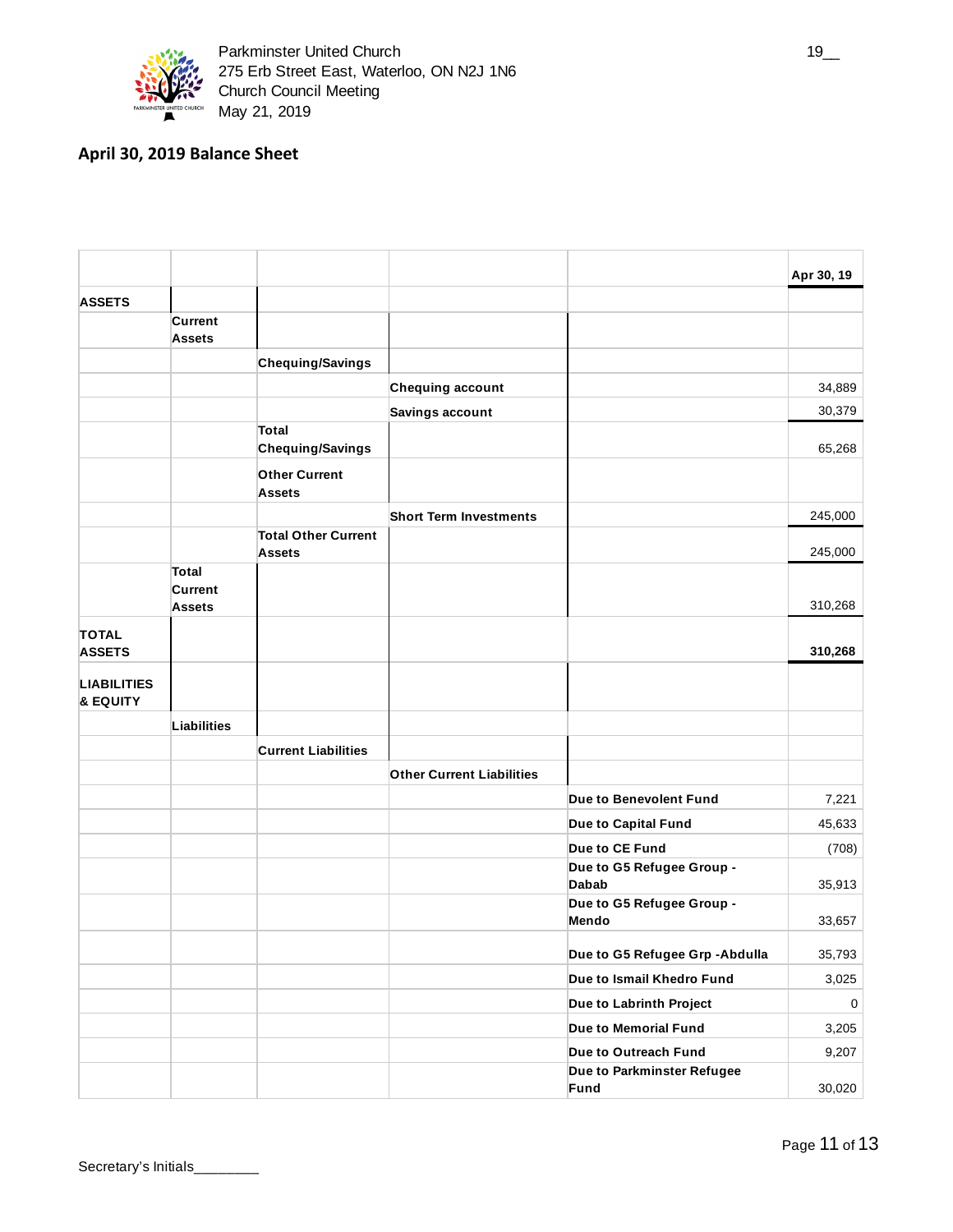

|                    |                     |                      |                            | Due to SAH Refugee            |           |
|--------------------|---------------------|----------------------|----------------------------|-------------------------------|-----------|
|                    |                     |                      |                            | Grp-Abdoshsin                 | 34,799    |
|                    |                     |                      |                            | Due to Parkmnstr Resettlement |           |
|                    |                     |                      |                            | Fund                          | 13,460    |
|                    |                     |                      |                            | <b>Extension Council loan</b> | 11,474    |
|                    |                     |                      |                            | <b>HST Payable</b>            | 1,640     |
|                    |                     |                      | <b>Total Other Current</b> |                               |           |
|                    |                     |                      | Liabilities                |                               | 264,339   |
|                    |                     | <b>Total Current</b> |                            |                               |           |
|                    |                     | <b>Liabilities</b>   |                            |                               | 264,339   |
|                    | <b>Total</b>        |                      |                            |                               |           |
|                    | Liabilities         |                      |                            |                               | 264,339   |
|                    |                     |                      |                            |                               |           |
|                    | Equity              |                      |                            |                               |           |
|                    |                     | Accumulated          |                            |                               |           |
|                    |                     | <b>Reserves</b>      |                            |                               | 17,360    |
|                    |                     | Change in            |                            |                               |           |
|                    |                     | Accumulated          |                            |                               |           |
|                    |                     | <b>Reserves</b>      |                            |                               | 47,430    |
|                    |                     | <b>Net Income</b>    |                            |                               | (18, 858) |
|                    | <b>Total Equity</b> |                      |                            |                               | 45,932    |
| <b>TOTAL</b>       |                     |                      |                            |                               |           |
| <b>LIABILITIES</b> |                     |                      |                            |                               | 310,271   |
| & EQUITY           |                     |                      |                            |                               |           |